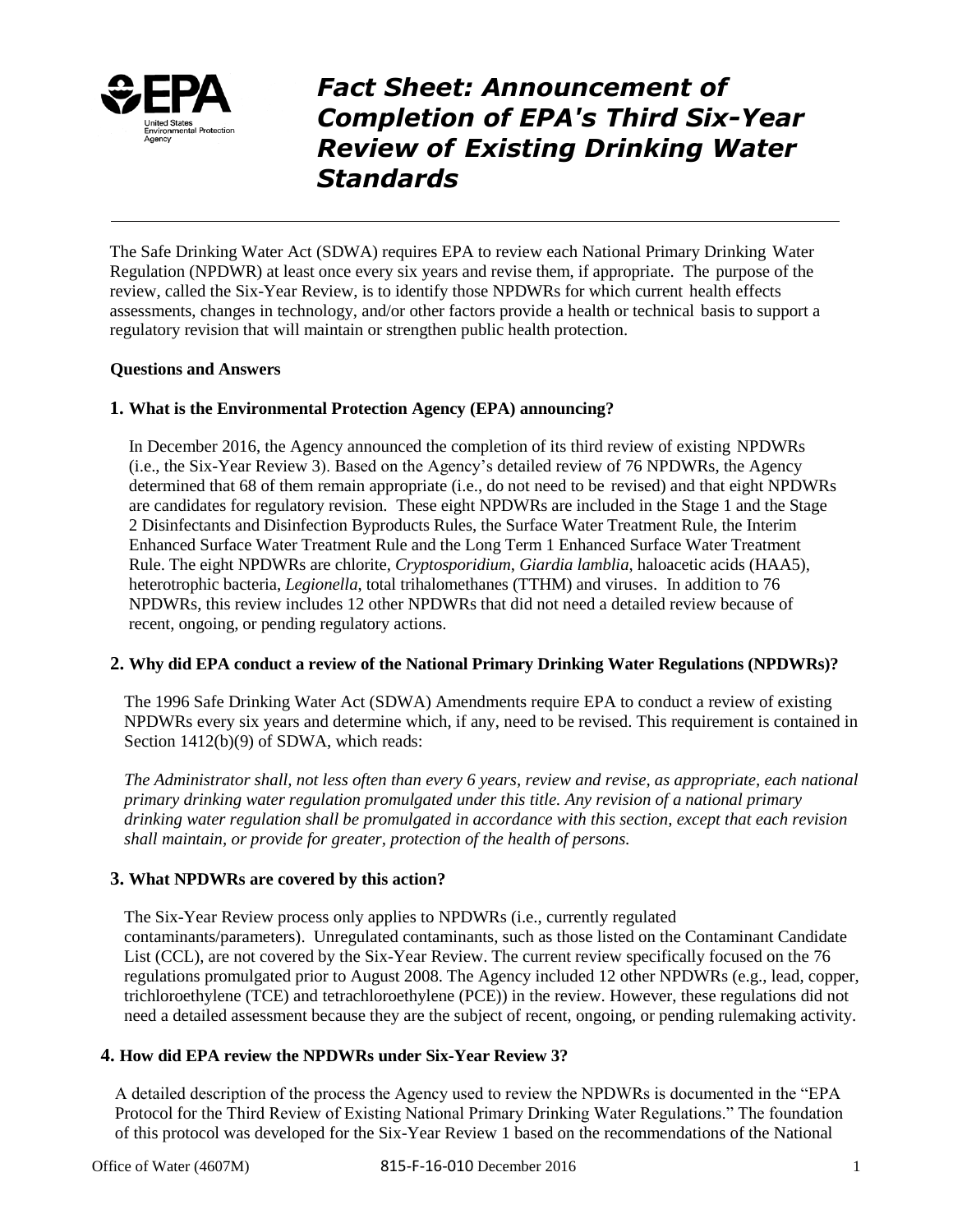Drinking Water Advisory Council. The Six-Year Review 3 process is very similar to the process implemented during the Six-Year Review 1 and the Six-Year Review 2, with some clarifications to the elements related to the review of NPDWRs included in the Microbial and Disinfection Byproducts Rules.

The protocol for the Six-Year Review 3 is broken down into a series of questions that can inform a decision about the appropriateness of revising an NPDWR. These questions are structured into a decision tree related to the following review elements considered for each NPDWR during the Six-Year Review 3: initial review, health effects, analytical feasibility, occurrence and exposure, treatment feasibility, risk balancing and other regulatory revisions.





#### **5. What are the overall review results for Six-Year Review 3?**

Based on its review, EPA finds that eight NPDWRs are candidates for regulatory revision. These eight NPDWRs are chlorite, *Cryptosporidium*, *Giardia lamblia*, HAA5, heterotrophic bacteria, *Legionella*, TTHM, and Viruses. EPA believes the remaining 68 NPDWRs are not appropriate for revision due to one or more of the following reasons:

- Regulatory action recently completed, ongoing or pending. The NPDWR was recently completed, is being reviewed in an ongoing action, or is subject to a pending action.
- Ongoing or planned health effects assessment. The NPDWR has an ongoing health effects assessment (i.e., especially for those NPDWRs with an MCL set at the MCLG or where the MCL is based on the SDWA cost benefit provision), or EPA is considering whether a new health effects assessment is needed.
- No new information. EPA did not identify any new, relevant information that indicates changes to the NPDWR.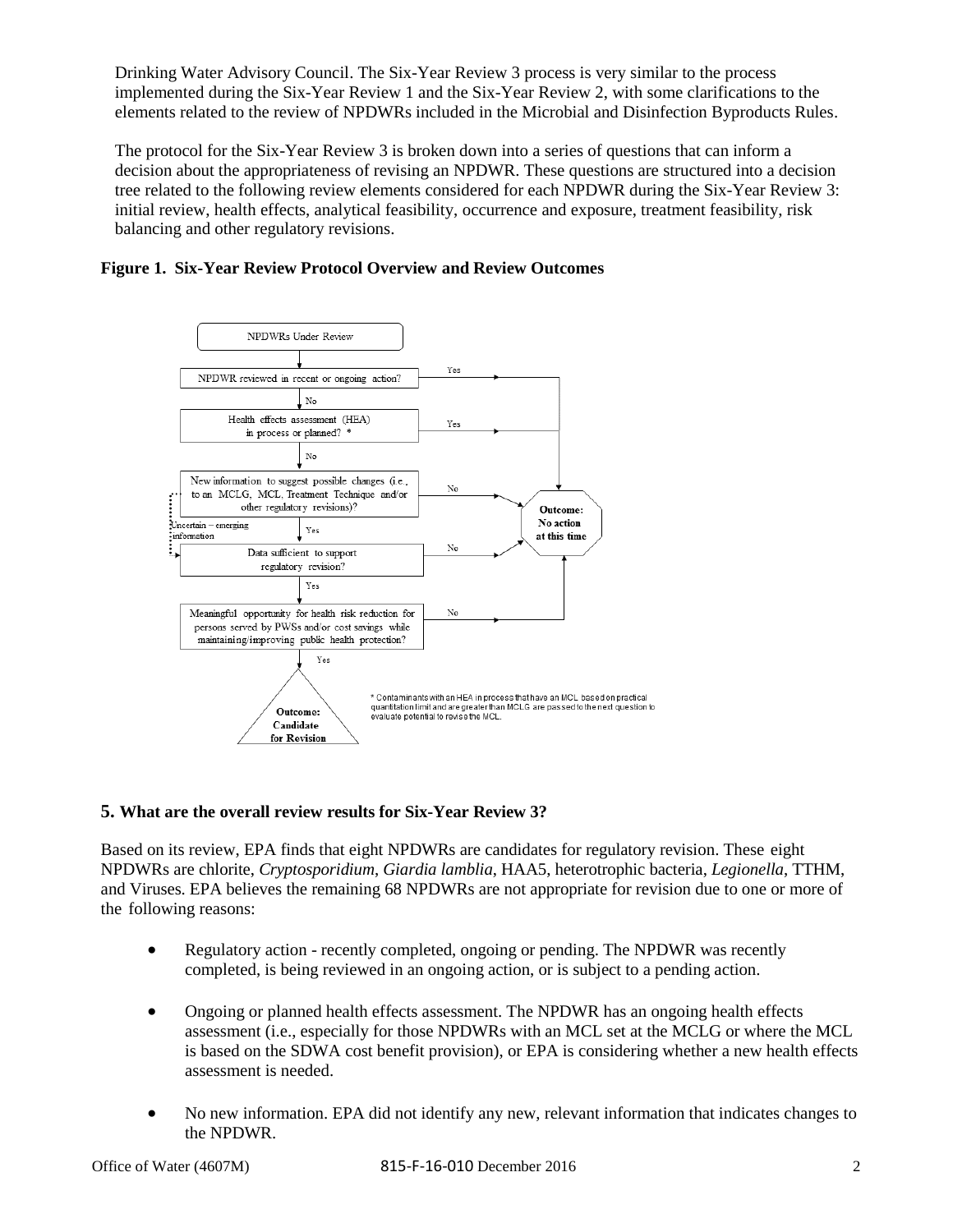Low priority and/or no meaningful opportunity. New information indicates a possible change to the MCLG and/or MCL but changes to the NPDWR are not warranted due to one or more of the following reasons: (1) possible changes present negligible gains in public health protection; (2) possible changes present limited opportunity for cost savings while maintaining the same or greater level of health protection; and (3) possible changes are a low priority because of competing workload priorities, limited return on the administrative costs associated with rulemaking and the burden on states and the regulated community associated with implementing any regulatory change that would result.

Table 1 lists the results of EPA's review for each of the 76 NPDWRs that received a detailed review, along with the principal rationale for the review outcomes. Table 1 also includes a list of the 12 NPDWRs that were recently completed, are being reviewed in an ongoing action, or are subject to a pending action.

## **6. Will EPA consider reviewing any NPDWRs before the next review cycle?**

If the result of an ongoing health risk assessment or the resolution of data gaps/research needs indicates that significant or compelling new information becomes available that will change the basis for an NPDWR, the Agency may decide to accelerate the review schedule for a particular NPDWR.

## **7. What are the next steps?**

The Agency requests public comment on the eight NPDWRs identified as candidates for revision, as well as other relevant comments. EPA will consider comments received as the Agency moves forward with determining whether regulatory actions are necessary for the eight NPDWRs.

## **8. Where can I find more information about this notice and the Six-Year Review?**

For information on the Six-Year Review, please visit the EPA internet website, [https://www.epa.gov/dwsixyearreview.](https://www.epa.gov/dwsixyearreview)

For general information on drinking water, please visit the EPA Office of Ground Water and DrinkingWater website at<https://www.epa.gov/ground-water-and-drinking-water> or contact the Safe Drinking Water Hotline at 1-800-426-4791. The Safe Drinking Water Hotline is open Monday through Friday, excluding legal holidays, from 10:00 a.m. to 4:00 p.m. Eastern Time.

| <b>Not</b><br>Appropriate<br>for Revision<br>at this Time | Recently<br>completed,<br>ongoing or<br>pending<br>regulatory action                  | 1,2-Dichloroethane<br>(Ethylene dichloride) | E. coli                                  |
|-----------------------------------------------------------|---------------------------------------------------------------------------------------|---------------------------------------------|------------------------------------------|
|                                                           |                                                                                       | 1,2-Dichloropropane                         | Lead                                     |
|                                                           |                                                                                       | Benzene                                     | Tetrachloroethylene (PCE)                |
|                                                           |                                                                                       | Carbon Tetrachloride                        | Total coliforms<br>(under ADWR and RTCR) |
|                                                           |                                                                                       | Copper                                      | Trichloroethylene (TCE)                  |
|                                                           |                                                                                       | Dichloromethane<br>(Methylene chloride)     | Vinyl chloride                           |
| Not.<br>Appropriate<br>for Revision<br>at this $Time2$    | Health effects<br>assessment in<br>process (as of<br>December 2015)<br>or contaminant | Alpha/photon emitters                       | Mercury <sup>1</sup>                     |
|                                                           |                                                                                       | Arsenic                                     | $N$ itrate <sup>1</sup>                  |
|                                                           |                                                                                       | Atrazine                                    | $N$ itrite <sup>1</sup>                  |
|                                                           |                                                                                       | Benzo(a)pyrene (PAHs)                       | o-Dichlorobenzene <sup>1</sup>           |
|                                                           |                                                                                       | Beta/photon emitters                        | $p$ -Dichlorobenzene <sup>1</sup>        |

# **Table 1. Summary of Six-Year Review 3 Results**